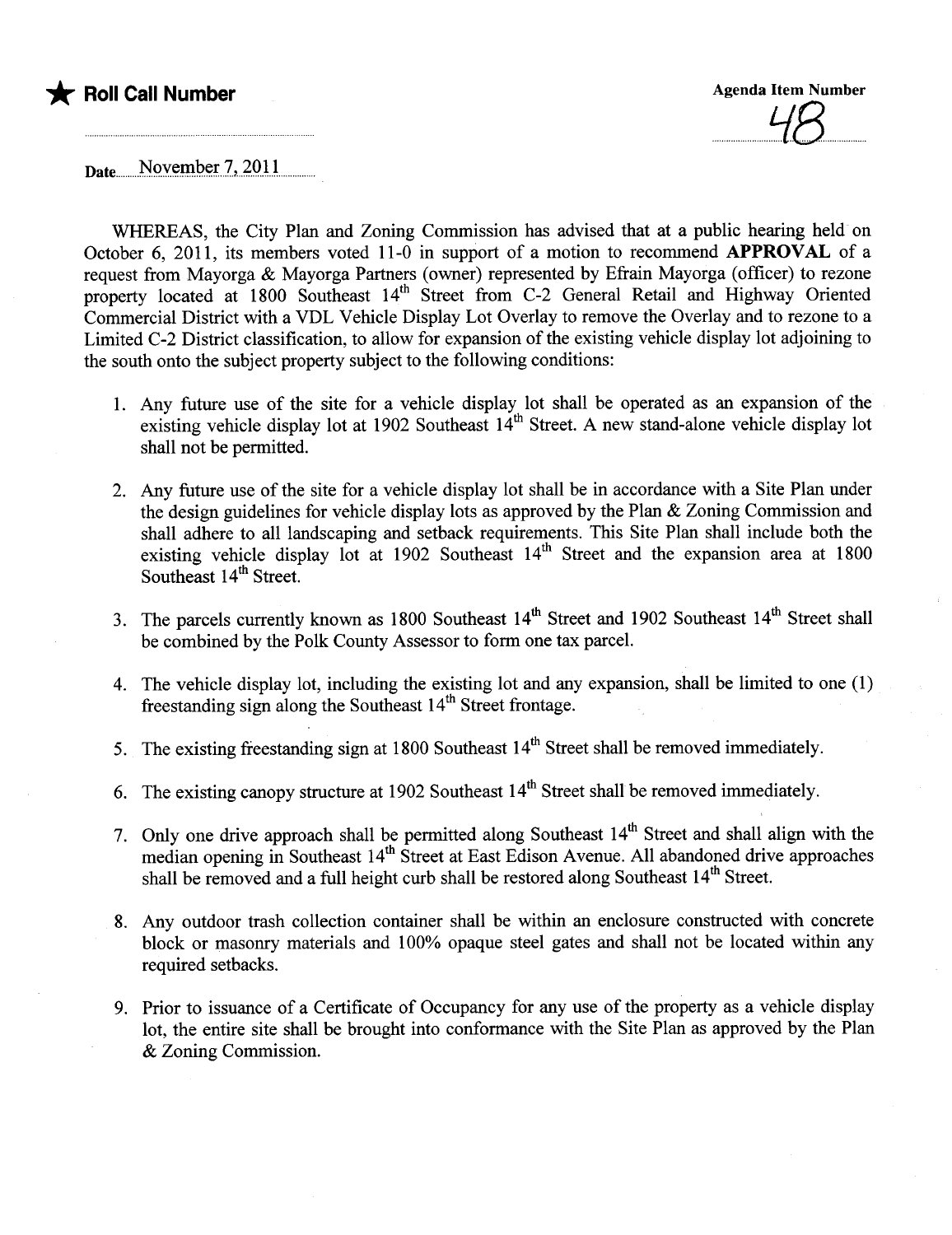

Date November 7, 2011

The subject property is more specifically described as follows (the "Property"):

Beginning 50 feet West of the Southeast comer, thence West 140 feet, thence North 199.2 feet, thence East 130.3 feet, thence Southeast 200.02 feet to Point of Beginning, Lot 1, Official Plat of the Southeast  $\frac{1}{4}$ , Section 10, Township 78 North, Range 24 West of the Fifth P.M., all now included in and forming a part of the City of Des Moines, Polk County, Iowa.

WHEREAS, on October 24,2011 by Roll Call No. 11-1784, the City Council of the City of Des Moines, Iowa, duly resolved to hold a public hearing on the proposed rezoning of the Property at 5:00 p.m. on November 7, 2011 in Council Chambers at City Hall; and

WHEREAS, due notice of the public hearing was published in the Des Moines Register on October 27,2011 pursuant to Iowa Code Sections 362.3 and 414.4; and

WHEREAS, pursuant to the notice, those persons both in favor of and opposed to the proposed rezoning have had the opportunity to be heard and have made their views known to the City CounciL.

NOW THEREFORE, BE IT RESOLVED, by the City Council of the City of Des Moines, Iowa, that upon due consideration of the facts, statements of interested persons and arguments of counsel, the objections to the proposed rezoning of the Property are hereby overrled, the hearing is closed and the proposed rezoning of the Property from C-2 General Retail and Highway Oriented Commercial District with a VDL Vehicle Display Lot Overlay to a Limited C-2 District classification with the VDL Overlay removed is hereby APPROVED.

MOVED by \_\_\_\_\_\_\_\_\_\_\_\_\_\_\_\_\_\_\_\_\_\_\_\_\_\_\_\_\_\_\_\_\_ to adopt and approve the rezoning.

| <b>FORM APPROVED:</b> |                                            |
|-----------------------|--------------------------------------------|
|                       |                                            |
|                       | Michael F. Kelley, Assistant City Attorney |

| <b>COUNCIL ACTION</b> | <b>YEAS</b> | <b>NAYS</b> | <b>PASS</b> | <b>ABSENT</b>   | <b>CERTIFICATE</b>                                                                                   |
|-----------------------|-------------|-------------|-------------|-----------------|------------------------------------------------------------------------------------------------------|
| <b>COWNIE</b>         |             |             |             |                 |                                                                                                      |
| <b>COLEMAN</b>        |             |             |             |                 | I, DIANE RAUH, City Clerk of said City hereby                                                        |
| <b>GRIESS</b>         |             |             |             |                 | certify that at a meeting of the City Council of<br>said City of Des Moines, held on the above date, |
| <b>HENSLEY</b>        |             |             |             |                 | among other proceedings the above was adopted.                                                       |
| <b>MAHAFFEY</b>       |             |             |             |                 |                                                                                                      |
| <b>MEYER</b>          |             |             |             |                 | IN WITNESS WHEREOF, I have hereunto set my<br>hand and affixed my seal the day and year first        |
| <b>MOORE</b>          |             |             |             |                 | above written.                                                                                       |
| <b>TOTAL</b>          |             |             |             |                 |                                                                                                      |
| <b>MOTION CARRIED</b> |             |             |             | <b>APPROVED</b> |                                                                                                      |
|                       |             |             |             |                 |                                                                                                      |
|                       |             |             |             |                 |                                                                                                      |
|                       |             |             |             | Mayor           |                                                                                                      |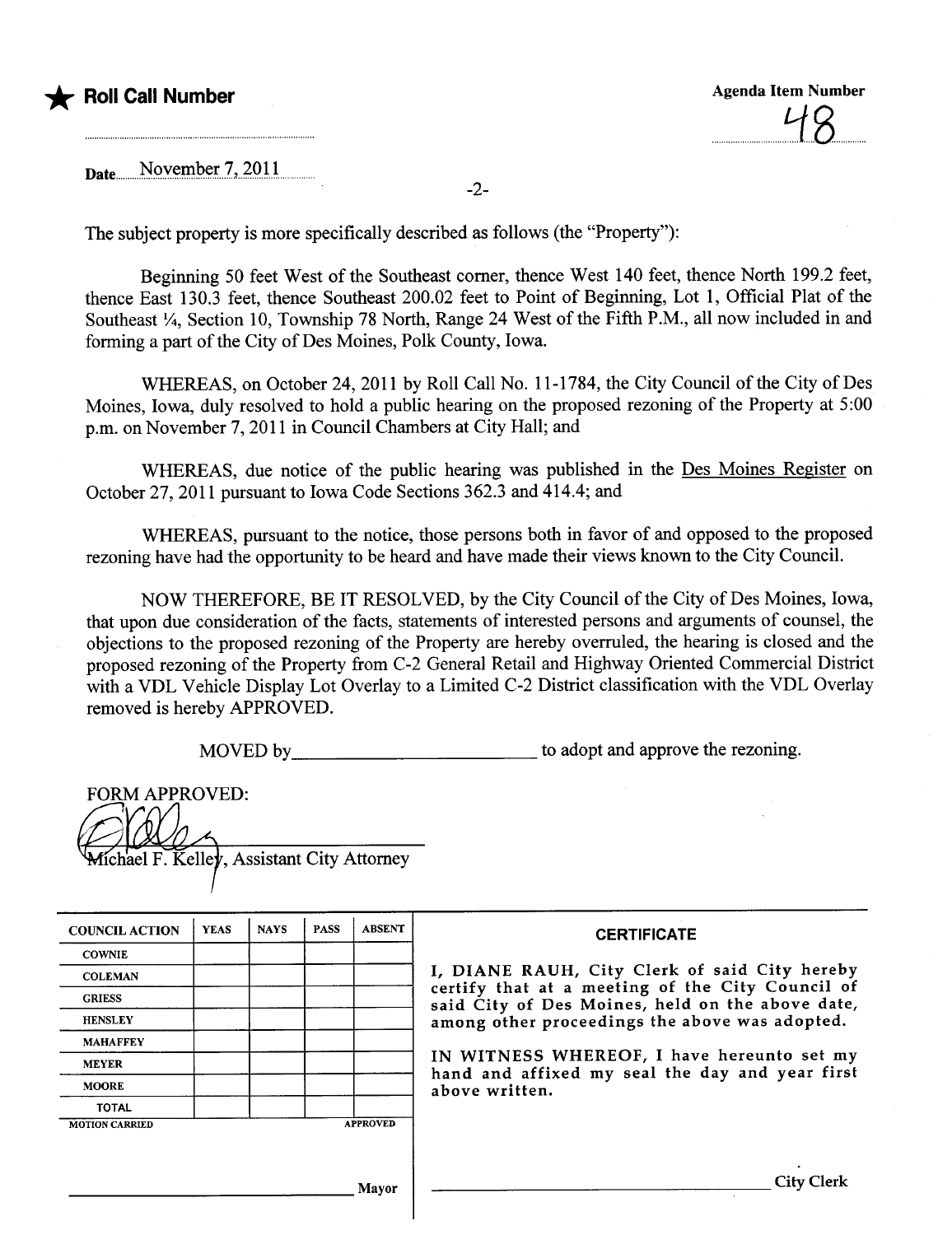| Request from Mayorga & Mayorga Partners (owner) represented by Efrain Mayorga   |  |                                                                                                                                                                                                                                                                                                      |                                                                                                            |  |  |                             | File #        |    |              |   |
|---------------------------------------------------------------------------------|--|------------------------------------------------------------------------------------------------------------------------------------------------------------------------------------------------------------------------------------------------------------------------------------------------------|------------------------------------------------------------------------------------------------------------|--|--|-----------------------------|---------------|----|--------------|---|
| (officer) to rezone property located at 1800 Southeast 14 <sup>th</sup> Street. |  |                                                                                                                                                                                                                                                                                                      |                                                                                                            |  |  |                             | ZON2011-00171 |    |              |   |
| <b>Description</b><br>of Action                                                 |  | Review and approval to rezone the property zoned "C-2" General Retail and Highway<br>Oriented Commercial District with a "VDL" Vehicle Display Lot Overlay to remove the<br>Overlay, to allow for expansion of the existing vehicle display lot adjoining to the south onto<br>the subject property. |                                                                                                            |  |  |                             |               |    |              |   |
| 2020 Community<br><b>Character Plan</b>                                         |  |                                                                                                                                                                                                                                                                                                      | Commercial: Auto-Oriented Small-Scale Strip Development                                                    |  |  |                             |               |    |              |   |
| Horizon 2035                                                                    |  |                                                                                                                                                                                                                                                                                                      | Southeast 14 <sup>th</sup> Street from Court Avenue to East 15 <sup>th</sup> Street Extension to           |  |  |                             |               |    |              |   |
| <b>Transportation Plan</b>                                                      |  |                                                                                                                                                                                                                                                                                                      | convert to one-way                                                                                         |  |  |                             |               |    |              |   |
| <b>Current Zoning District</b>                                                  |  |                                                                                                                                                                                                                                                                                                      | "C-2" General Retail and Highway-Oriented Commercial District with "VDL"<br>Vehicle Display Lot Overlay    |  |  |                             |               |    |              |   |
| <b>Proposed Zoning District</b>                                                 |  |                                                                                                                                                                                                                                                                                                      | "C-2" General Retail and Highway-Oriented Commercial District without<br>"VDL" Vehicle Display Lot Overlay |  |  |                             |               |    |              |   |
| <b>Consent Card Responses</b>                                                   |  |                                                                                                                                                                                                                                                                                                      | In Favor                                                                                                   |  |  | Not in Favor                | Undetermined  |    | % Opposition |   |
| Inside Area                                                                     |  |                                                                                                                                                                                                                                                                                                      |                                                                                                            |  |  |                             |               |    |              |   |
| Outside Area                                                                    |  |                                                                                                                                                                                                                                                                                                      |                                                                                                            |  |  |                             |               |    |              |   |
| <b>Plan and Zoning</b><br><b>Commission Action</b>                              |  | Approval                                                                                                                                                                                                                                                                                             | $11 - 0$                                                                                                   |  |  | Required 6/7 Vote of<br>Yes |               |    |              |   |
|                                                                                 |  | Denial                                                                                                                                                                                                                                                                                               |                                                                                                            |  |  | the City Council            |               | No |              | X |

48

 $\bar{\tau}$ 

 $\overline{\phantom{a}}$ 



 $\bar{z}$ 

 $\bar{z}$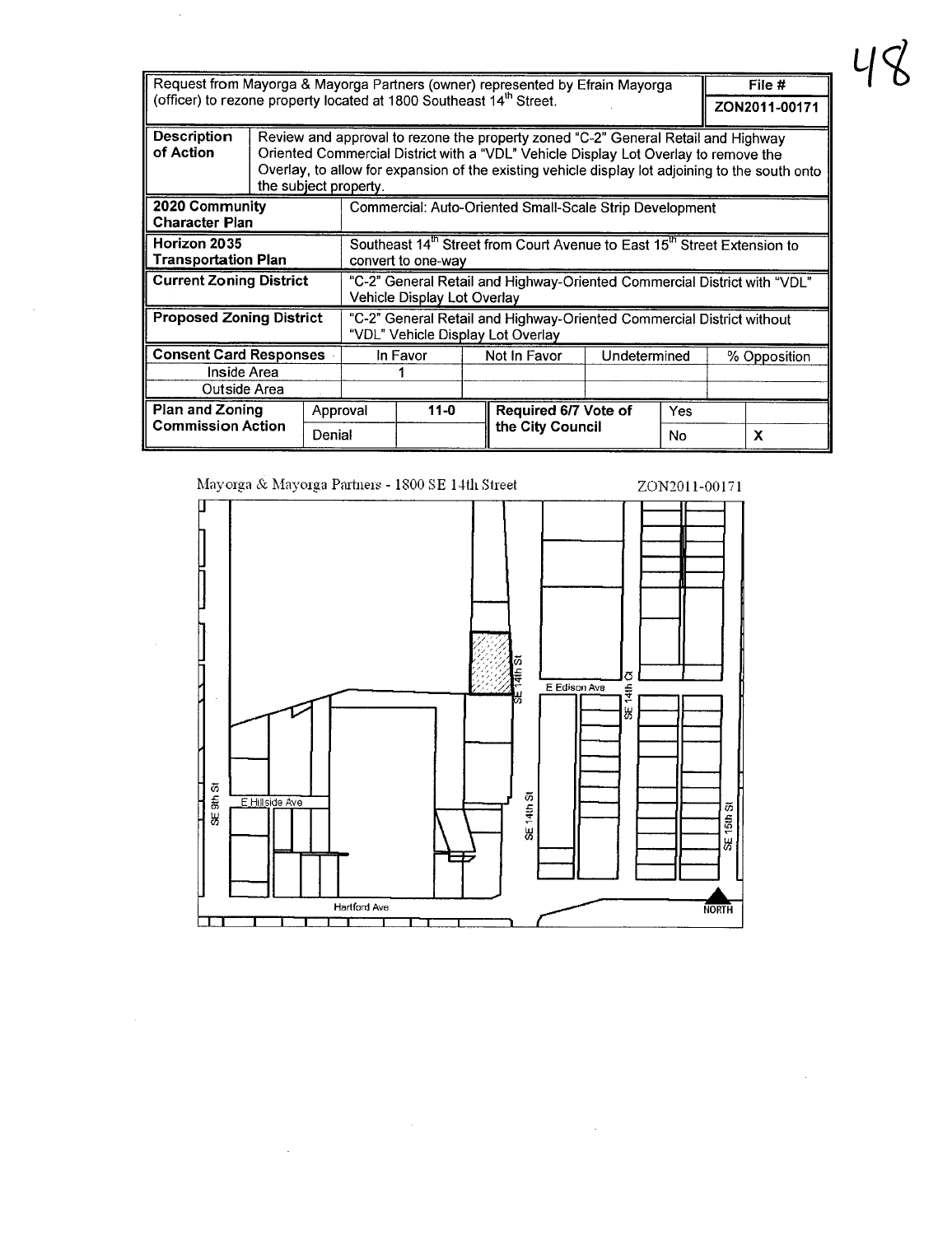October 12, 2011

Honorable Mayor and City Council City of Des Moines, Iowa

Members:

Communication from the City Plan and Zoning Commission advising that at their meeting held October 6,2011, the following action was taken:

### **COMMISSION RECOMMENDATION:**

After public hearing, the members voted 11-0 as follows:

| <b>Commission Action:</b> | Yes | <b>Nays</b> | Pass | Absent |
|---------------------------|-----|-------------|------|--------|
| JoAnne Corigliano         | Χ   |             |      |        |
| <b>Shirley Daniels</b>    | X   |             |      |        |
| Jacqueline Easley         |     |             |      | Х      |
| <b>Tim Fitzgerald</b>     | Χ   |             |      |        |
| Dann Flaherty             | Χ   |             |      |        |
| John "Jack" Hilmes        | X   |             |      |        |
| <b>Joel Huston</b>        |     |             |      | Χ      |
| <b>Ted Irvine</b>         | X   |             |      |        |
| Greg Jones                | Χ   |             |      |        |
| <b>William Page</b>       | Χ   |             |      |        |
| <b>Christine Pardee</b>   | Χ   |             |      |        |
| <b>Mike Simonson</b>      |     |             |      | Х      |
| <b>Kent Sovern</b>        | Х   |             |      |        |
| <b>CJ Stephens</b>        | Х   |             |      |        |

APPROVAL of a request from Mayorga & Mayorga Partners (owner) represented by Efrain Mayorga (officer) Part A) to find the proposed rezoning in conformance with the Des Moines' 2020 Community Character Plan; and Part B) to rezone property located at 1800 Southeast 14<sup>th</sup> Street to remove the "VDL" Vehicle Display Lot Overlay District, subject to the following conditions: ZON2011-00171

- 1. Any future use of the site for a vehicle display lot shall be operated as an expansion of the existing vehicle display lot at 1902 Southeast  $14<sup>th</sup>$  Street. A new stand-alone vehicle display lot shall not be permitted.
- 2. Any future use of the site for a vehicle display lot shall be in accordance with a Site Plan under the design guidelines for vehicle display lots as approved by the Plan & Zoning Commission and shall adhere to all landscaping and setback requirements. This Site Plan shall include both the existing vehicle display lot at 1902 Southeast 14<sup>th</sup> Street and the expansion area at 1800 Southeast 14<sup>th</sup> Street.



CITY PLAN AND ZONING COMMISSION ARMORY BUILDING 602 ROBERT D. RAY DRIVE DES MOINES, IOWA 50309 -1881 (515)283-4182

> ALL-AMERICA CITY 1949,1976,1981 2003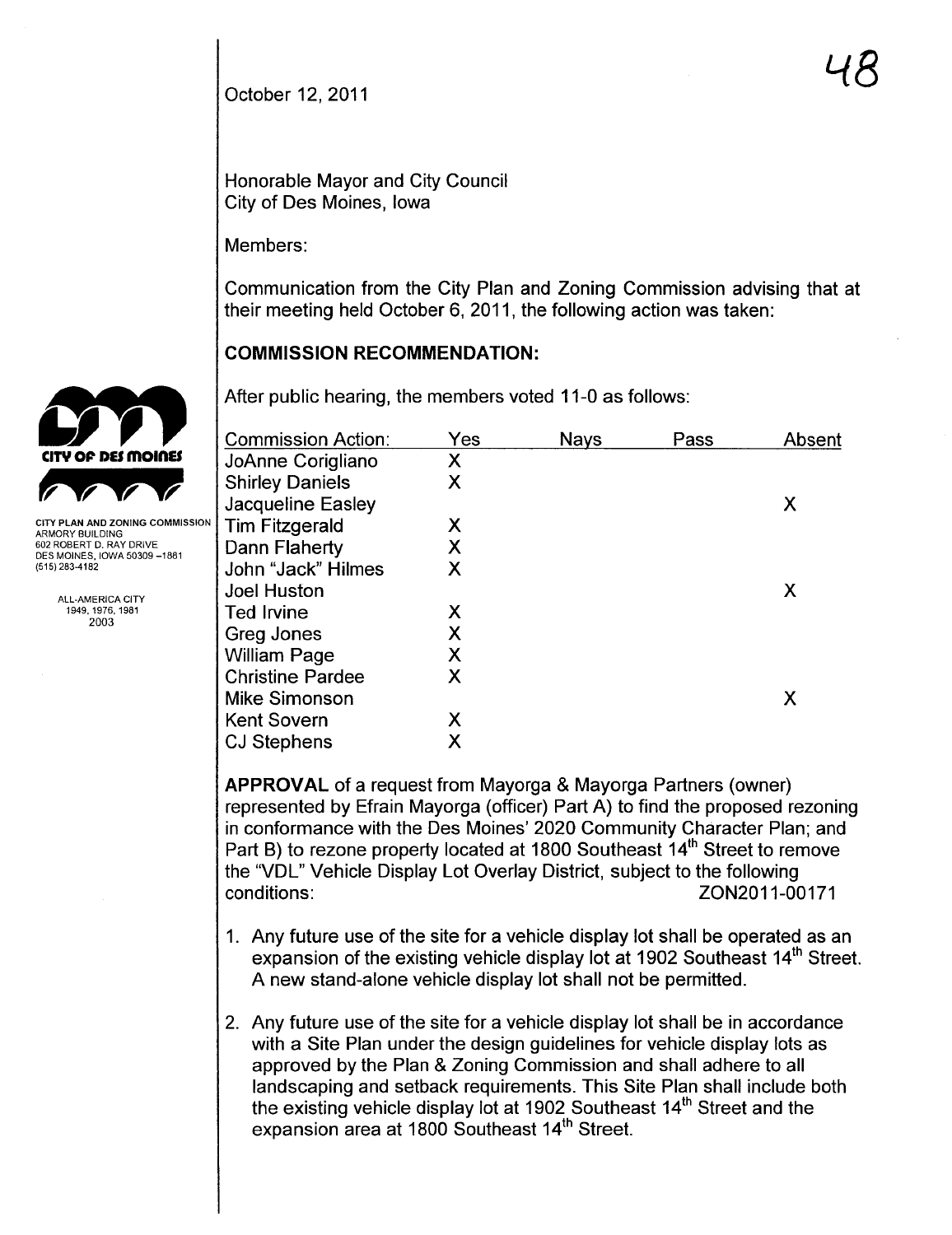- 3. The parcels currently known as 1800 Southeast  $14<sup>th</sup>$  Street and 1902 Southeast  $14<sup>th</sup>$ Street shall be combined by the Polk County Assessor to form one tax parceL.
- 4. The vehicle display lot, including the existing lot and any expansion, shall be limited to one (1) freestanding sign along the Southeast 14<sup>th</sup> Street frontage.
- 5. The existing freestanding sign at 1800 Southeast 14<sup>th</sup> Street shall be removed immediately.
- 6. The existing canopy structure at 1902 Southeast 14th Street shall be removed immediately.
- 7. Only one drive approach shall be permitted along Southeast 14<sup>th</sup> Street and shall align with the median opening in Southeast 14<sup>th</sup> Street at East Edison Avenue. All abandoned drive approaches shall be removed and a full height curb shall be restored along Southeast 14<sup>th</sup> Street.
- 8. Any outdoor trash collection container shall be within an enclosure constructed with concrete block or masonry materials and 100% opaque steel gates and shall not be located within any required setbacks.
- 9. Prior to issuance of a Certificate of Occupancy for any use of the property as a vehicle display lot, the entire site shall be brought into conformance with the Site Plan as approved by the Plan & Zoning Commission.

#### Written Responses

1 In Favor o In Opposition

# STAFF RECOMMENDATION TO THE P&Z COMMISSION

Part A) Staff recommends that the proposed rezoning be found in conformance with the Des Moines' 2020 Community Character Plan.

Part B) Staff recommends approval of the request to rezone the property to remove the "VOL" Vehicle Display Lot Overlay District, subject to the following conditions:

- 1. Any future use of the site for a vehicle display lot shall be operated as an expansion of the existing vehicle display lot at 1902 Southeast 14<sup>th</sup> Street. A new stand-alone vehicle display lot shall not be permitted.
- 2. Any future use of the site for a vehicle display lot shall be in accordance with a Site Plan under the design guidelines for vehicle display lots as approved by the Plan & Zoning Commission and shall adhere to all landscaping and setback requirements. This Site Plan shall include both the existing vehicle display lot at 1902 Southeast 14<sup>th</sup> Street and the expansion area at 1800 Southeast 14<sup>th</sup> Street.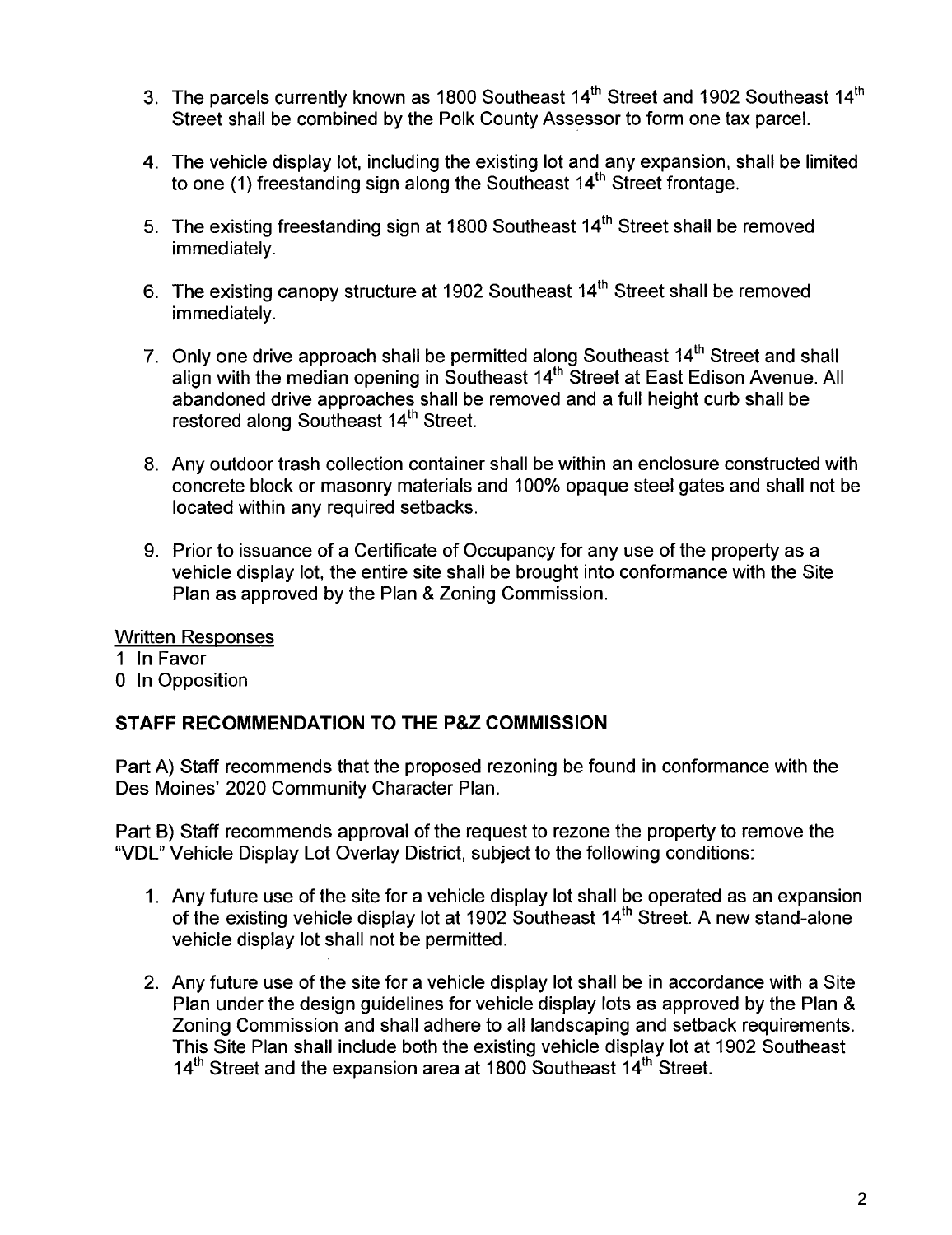- 3. The parcels currently known as 1800 Southeast 14<sup>th</sup> Street and 1902 Southeast 14<sup>th</sup> Street shall be combined by the Polk County Assessor to form one tax parceL.
- 4. The vehicle display lot, including the existing lot and any expansion, shall be limited to one (1) freestanding sign along the Southeast 14<sup>th</sup> Street frontage.
- 5. The existing freestanding sign at 1800 Southeast 14<sup>th</sup> Street shall be removed immediately.
- 6. The existing canopy structure at 1902 Southeast 14<sup>th</sup> Street shall be removed immediately.
- 7. Only one drive approach shall be permitted along Southeast 14<sup>th</sup> Street and shall align with the median opening in Southeast 14<sup>th</sup> Street at East Edison Avenue. All abandoned drive approaches shall be removed and a full height curb shall be restored along Southeast 14<sup>th</sup> Street.
- 8. Any outdoor trash collection container shall be within an enclosure constructed with concrete block or masonry materials and 100% opaque steel gates and shall not be located within any required setbacks.
- 9. Prior to issuance of a Certificate of Occupancy for any use of the property as a vehicle display lot, the entire site shall be brought into conformance with the Site Plan as approved by the Plan & Zoning Commission.

# STAFF REPORT

# I. GENERAL INFORMATION

1. Purpose of Request: The applicant is seeking to have the "VOL" Vehicle Display Lot Overlay District removed from the subject property in order to allow the existing Aztec Motors vehicle display lot at 1902 Southeast 14<sup>th</sup> Street to expand onto the subject property. The applicant has submitted a site sketch that demonstrates that the existing building (recently occupied as a liquor store) would be removed from the site. The site sketch also indicates that the vehicle display lot expansion area would comply with all current setback and landscaping requirements. In addition, a 48-foot by 55-foot (2,640 square feet) canopy has already been removed from the site.

The "VOL" District regulations prohibit creation of a new vehicle display lot or any expansion of an existing vehicle display lot unless the expansion is on property owned in common at the date the rezoning to "VOL" District (September 28, 2009) and so long as the existing vehicle display lot is brought into conformance with all current site plan requirements.

In accordance with City Code Section 134-1261(b), the City Council, after review and recommendation by the Plan and Zoning Commission, may consider removal of the "VOL" Vehicle Display Lot Overlay District designation from a specific parcel, if the proposed use demonstrates "provision of exceptional setbacks, landscaping and other site amenities that mitigate the visual impact of the vehicle display lot from the corridor".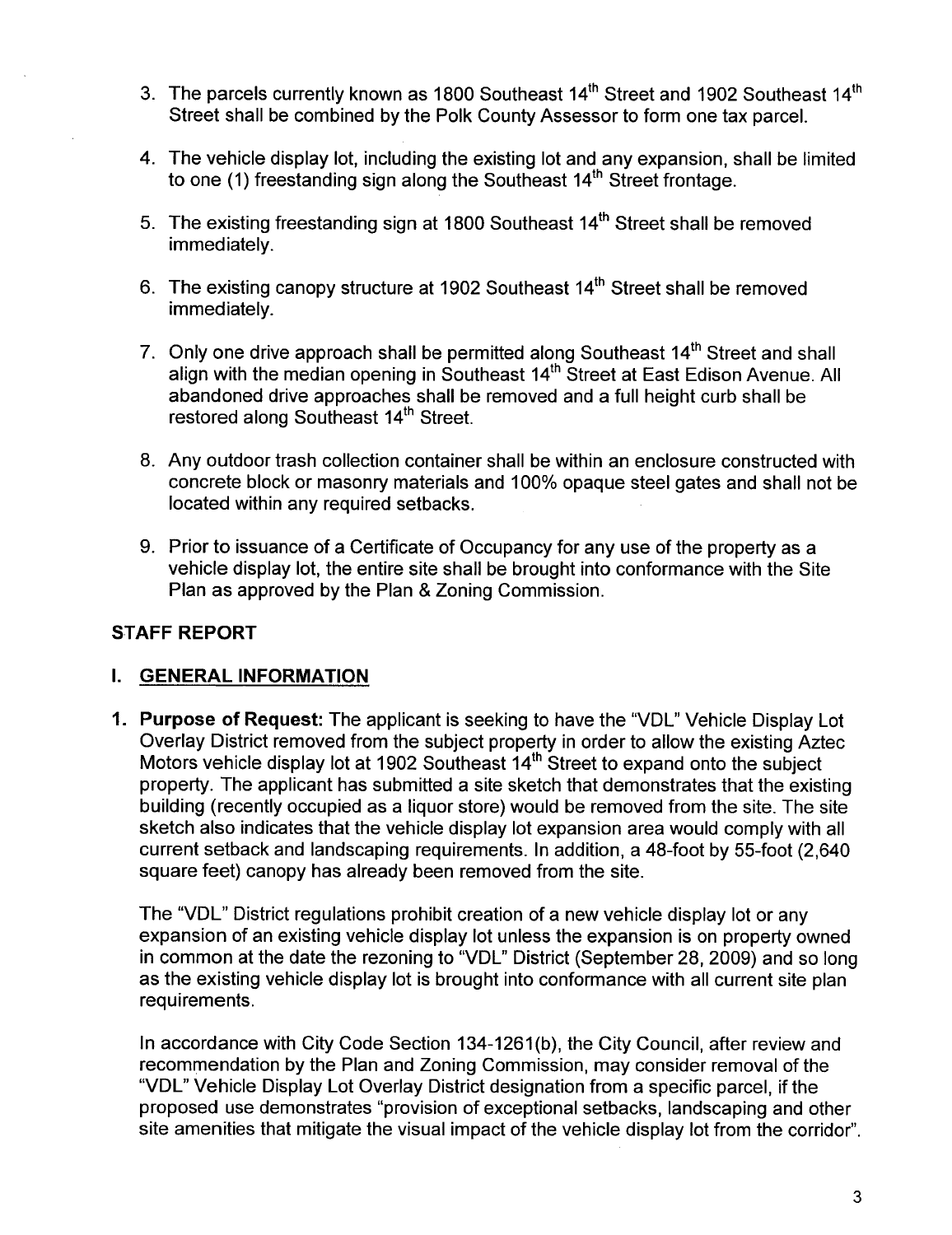Should the proposed rezoning be approved, any future use of the site for a vehicle display lot would be subject to review and approval of a Site Plan under the design guidelines for vehicle display lots by the Plan & Zoning Commission. A site plan is not being considered by the Plan & Zoning Commission at this time.

- 2. Size of Site: The subject property measures 200 feet by 140 feet or 27,000 square feet (0.62 acres). The adjacent vehicle display lot measures 153 feet by 158 feet or 24,174 square feet (0.55 acre) so the resulting vehicle display lot would total 51,174 square feet (1.17 acres).
- 3. Existing Zoning (site): "C-2" General Retail and Highway-Oriented Commercial District and "VOL" Vehicle Display Lot Overlay District Regulations.
- 4. Existing Land Use (site): The site was originally developed as a gas station and more recently used for a liquor store. The site contains a 40-foot by 24-foot (960 square feet) one-story building and a paved for off-street parking area. A 48-foot by 55-foot (2,640 square feet) canopy was recently removed from the site.

### 5. Adjacent Land Use and Zoning:

North - "C-2" & "VDL"; Use is an unoccupied property with two garage structures.

South - "C-2" & "VDL"; Use is the Aztec Motors vehicle display lot and Smoke Shop.

East - "C-2"; Use is the Sahota liquor store.

West - "U-1"; Use is the City of Des Moines' Jackson Stormwater Basin.

- 6. General Neighborhood/Area Land Uses: The subject property is located along the Southeast 14<sup>th</sup> Street commercial corridor just south of the Des Moines River.
- 7. Applicable Recognized Neighborhood(s): McKinley/Columbus Park Neighborhood.
- 8. 2020 Community Character Land Use Plan Designation: Commercial: Auto-Oriented Small-Scale Strip Development.
- 9. Relevant Zoning History: On September 28, 2009, the City Council adopted ordinance #14,897 to apply the "VOL" Vehicle Display Lot Overlay District designation to all properties fronting Southeast 14<sup>th</sup> Street and East 14<sup>th</sup> Street.
- 10. Vehicle Display Lot Overlay District Regulations: The following are the "VDL" Vehicle Display Lot Overlay District as provided in the City's Zoning Ordinance:

Sec. 134-1260. Statement of Intent.

There exist within the City of Des Moines segments of commercial corridors wherein the concentration of vehicle display lots has reached a level that has discouraged investment and reinvestment in other uses in the area. As retail and service businesses close and property values within the affected corridors decline or fail to rise with the overall market, the most profitable use of the vacant properties is often for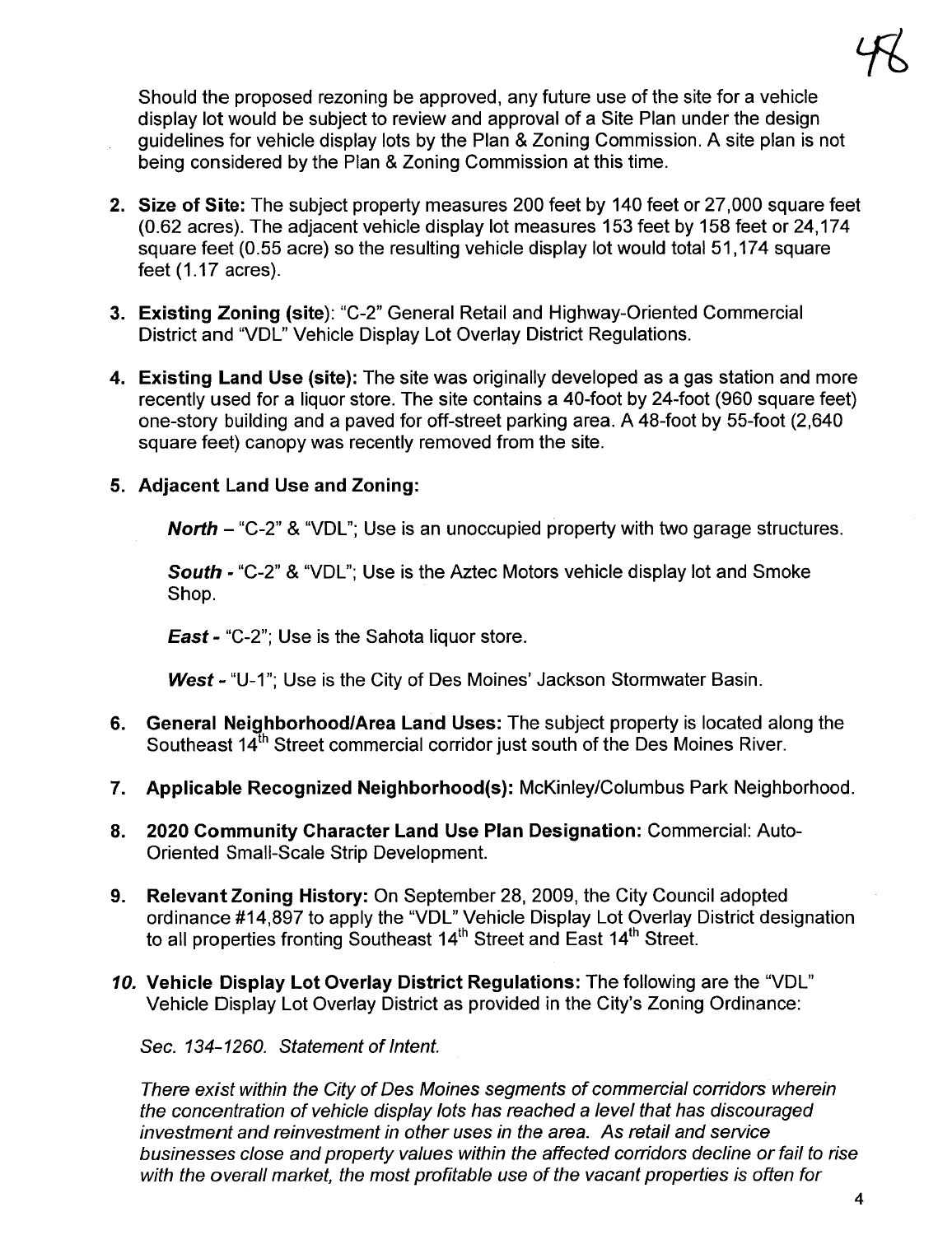additional vehicle display lots. This further increases the concentration of vehicle display lots and their impact on other properties.

The creation or expansion of vehicle display lots is generally prohibited in the VOL vehicle display lot overlay district. It is expected that over time the concentration of vehicle display lots will decline through attrition and conversion to other uses, and the detrimental impact of the remaining vehicle display lots wil decline as vehicle display lots are upgraded over time to the current landscaping and setback standards.

Sec. 134-1261. Application of VOL Vehicle Display Lot Overlay District.

- (a) Properly may be zoned to the VOL vehicle display lot overlay district when the City Council has made a determination that at least one of the following conditions exist within the corridor along which the property is located:
	- (1) The corridor or porlion thereof to be rezoned to the VOL overlay district contains a high concentration of vehicle display lots and the concentration of vehicle display lots has reached a level where it is discouraging, or with any increase is likely to discourage, further investment and reinvestment in other uses along the corridor.
	- (2) The use of the required front yard for vehicle display is contrary to the predominant character of the corridor or porlion thereof to be rezoned to the VOL overlay district, and would detrimentally impact that character and property values along the corridor.
- (b) The City Council, after review and recommendation by the Plan and Zoning Commission, may consider removal of the VOL vehicle display lot overlay district designation from a specific parcel, if the Council finds that the above conditions no longer exist or that the proposed use demonstrates provision of exceptional setbacks, landscaping and other site amenities that mitgate the visual impact of the vehicle display lot from the corridor.
- Sec. 134-1262. Limitations on Permitted Uses.
- (a) Properly in the VOL vehicle display lot overlay district shall continue to be subject to all the zoning regulations applicable in the underlying zoning district, except as otherwise specifically provided in this division. Where this division identifies a more restrictive requirement than is otherwise applicable in the underlying zoning district, the more restrictive requirement of this division shall control. Any properly used in common with property in the VOL district shall be subject to the limitations of the VOL district as provided in section 134-1276(h).
- (b) Except as provided in paragraph (c), no vehicle display lot shall be created or expanded and no site plan shall be approved for the creation or expansion of a vehicle display lot within the VOL overlay district.
- (c) An vehicle display lot which was a lawful use when rezoned to the VOL overlay district and has not been discontinued for more than six (6) months or abandoned, may be redeveloped or expanded provided that: i) such redevelopment or expansion is entirely upon adjoining land or upon land separated only by an intervening alley, which is owned of record by the owner of the portion of such land devoted to the vehicle display lot when such land was rezoned to the VOL overlay district; and, ii) the entire vehicle display lot as so redeveloped or expanded conforms with the applicable zoning and site plan requirements.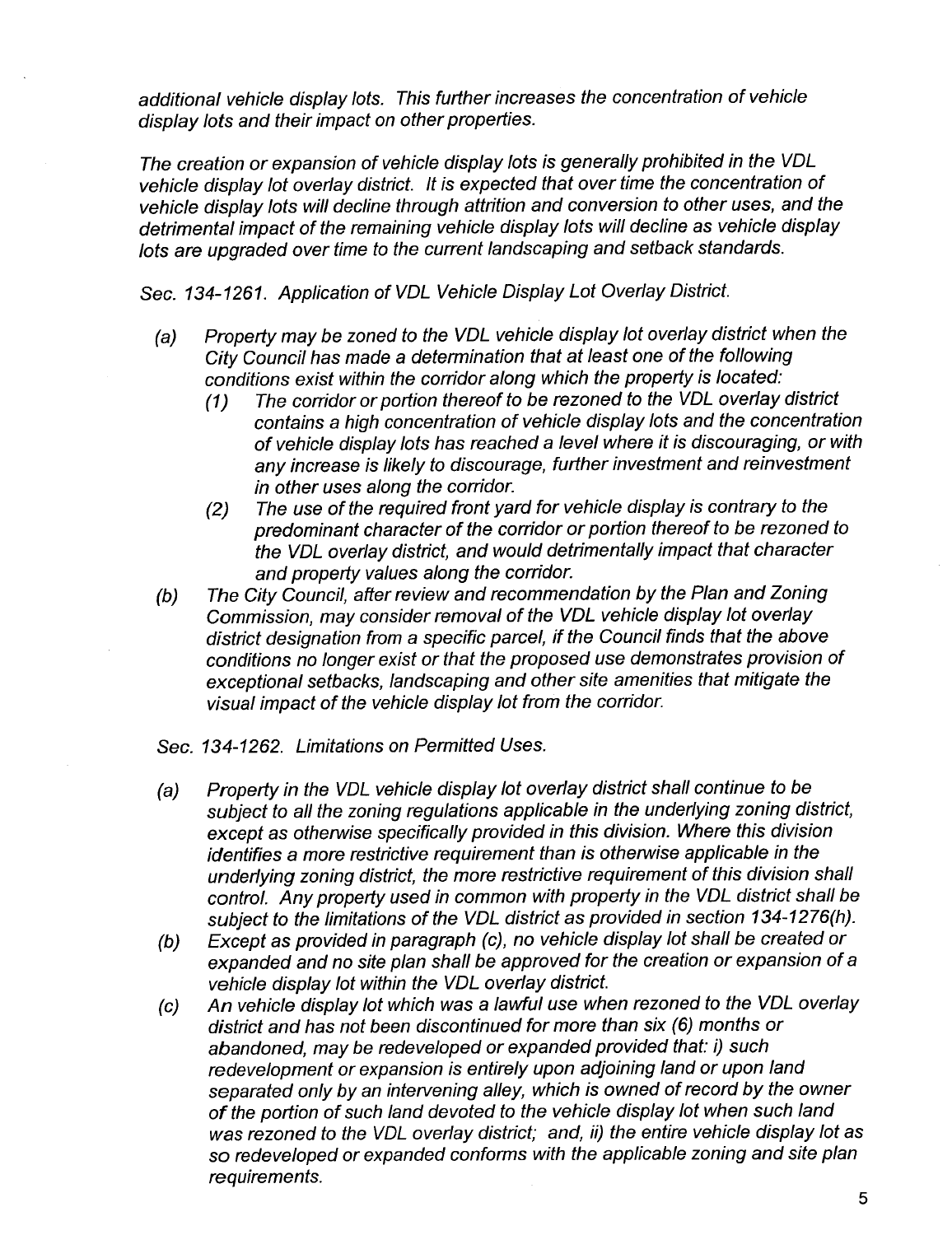11. Applicable Regulations: The Commission reviews all proposals to amend zoning boundaries or regulations within the City of Des Moines. Such amendments must be in conformance with the comprehensive plan for the City and designed to meet the criteria in 414.3 of the Iowa Code. The Commission may make recommendations to the City Council on conditions to be made in addition to the existing regulations so long as the subject property owner agrees to them in writing. The recommendation of the Commission will be forwarded to the City CounciL.

Should the proposed rezoning be approved, any future use of the site for a vehicle display lot would be subject to review and approval of a Site Plan under the design guidelines for vehicle display lots by the Plan & Zoning Commission, including the following: In acting upon any site plan application that includes improvements to property used for display, hire, rental or sales of motor vehicles in a commercial zoning district, the Plan and Zoning Commission shall apply the design standards in section 82-213 and the additional standards set forth below. The decision to approve, approve subject to conditions or disapprove a proposed site plan shall be based upon the conformance of the site plan with such design standards:

- 1) The construction and use of the site will have no significant detrimental impact on the use and enjoyment of adjoining residential uses, if any.
- 2) The proposed development shall satisfy the open space and bufferyard requirements for development in the "C-2" district set forth in the Landscape Standards in the adopted site plan policies.
- 3) Any portion of the property to be used for outside storage, display or parking of vehicles shall:
	- a) contain at least one-half acre of land.
	- b) conform with the parking lot/display lot requirements for development in the "C-2" district set forth in the landscape standards in the adopted site plan policies.
	- c) be surfaced with an asphaltic or Portland cement binder pavement as shall be approved by the city engineer, so as to provide a durable and dustless surface and shall be so graded and drained as to dispose of all surface water accumulation within the area.
	- d) incorporate curbs or other substantial permanent barriers to prevent encroachment of the vehicles into the required setback and landscape areas. Precast wheel stops and other barriers that can be readily moved are not acceptable.
- 4) There shall be no elevated display of motor vehicles in any required front yard.
- 5) The employee and customer parking area shall be clearly designated and shall not be used for the parking, storage or display of motor vehicles for sale, rental or hire.
- 6) All portions of the property used for the outside parking, display or storage of motor vehicles for sale, rental or hire shall be identified on the site plan and the perimeter shall be striped or otherwise conspicuously marked on the parking surface.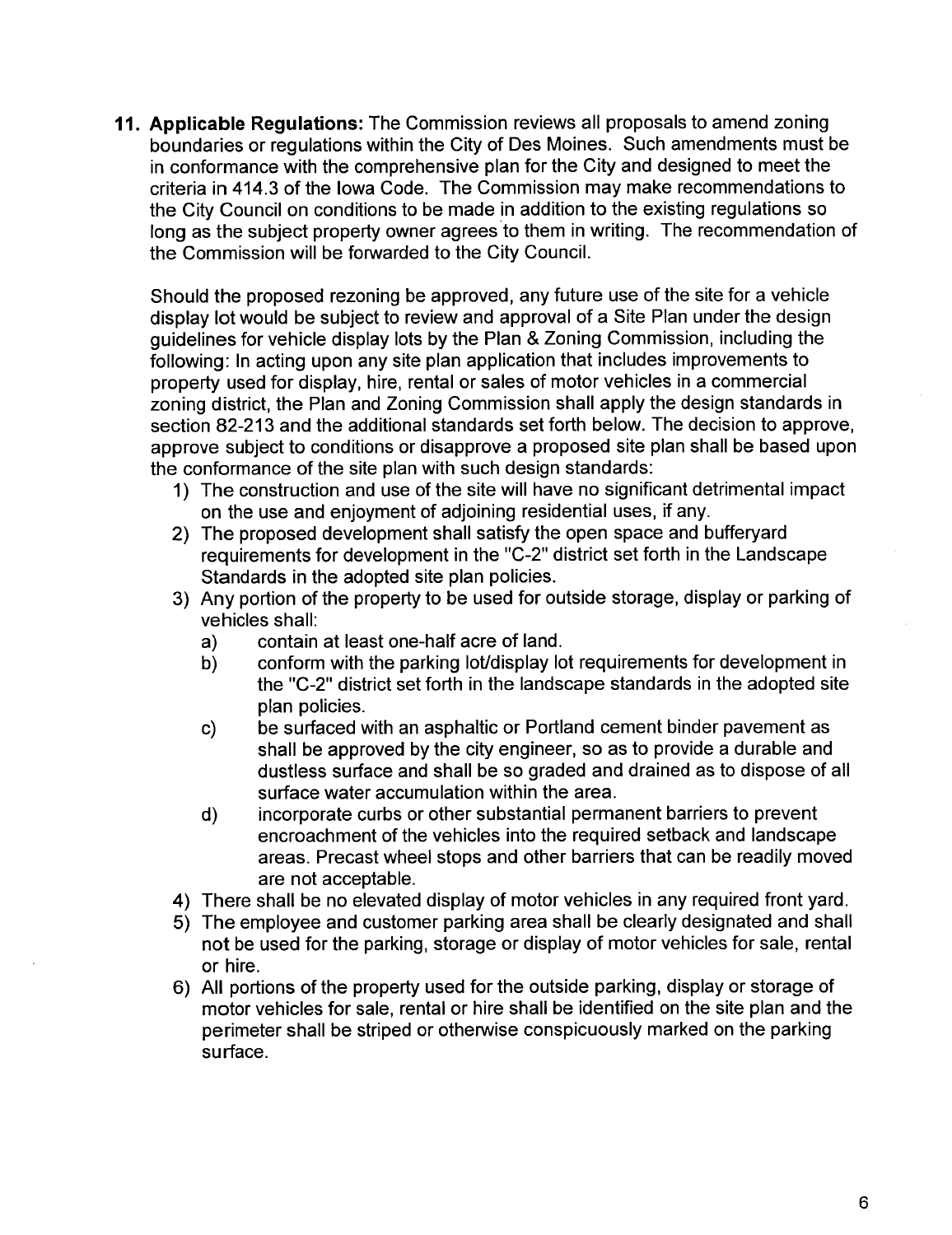# II. ADDITIONAL APPLICABLE INFORMATION

- 1. Staff Rationale: Staff believes that removing the "VDL" from 1800 Southeast 14<sup>th</sup> Street is appropriate only if it leverages significant site improvements to the existing adjacent vehicle display lot at 1902 Southeast 14<sup>th</sup> Street. Staff recommends a number of conditions of approval, including requiring any use of the property for a vehicle display lot to be as an expansion of an existing vehicle display lot and requiring that existing portion of the vehicle display lot to be brought into conformance with all current zoning, site plan, and landscaping regulations. Staff also recommends requiring immediate removal of the existing 44-foot by 54-foot canopy structure at 1902 Southeast 14<sup>th</sup> Street and immediate removal of the freestanding sign at 1800 Southeast 14<sup>th</sup> Street.
- 2. 2020 Community Character Land Use Plan: The proposed conversion of the property to a vehicle display lot is consistent with the 2020 Community Character Plan's future land use designation of Small-Scale Commercial Corridor.
- 3. Landscaping & Buffering: Should the rezoning to remove the "VOL" Overlay District be approved, any use of the subject property for a vehicle display lot must be in accordance with a Site Plan under the design guidelines for vehicle display lots. Staff recommends that the site plan also include the existing vehicle display lot at 1902 Southeast 14<sup>th</sup> Street. The entire site must be in accordance with all landscaping and setback requirements of the "C-2" District. This would require a mix of overstory trees, ornamental trees, and shrubs, including provision of 1 overstory tree and 3 shrubs per 50 lineal feet Southeast 14<sup>th</sup> Street.
- 4. Access or Parking: The site sketch demonstrates that the proposed expansion of the vehicle display lot at 1902 Southeast 14<sup>th</sup> Street onto the property at 1800 Southeast 14<sup>th</sup> Street would include consolidation of three existing drive approaches into a single approach that aligns with the median opening in Southeast 14th Street at East Edison Avenue. The two abandoned drive approaches would be removed and a full height curb shall be restored along Southeast 14<sup>th</sup> Street.
- 5. Dumpster Enclosure: Staff recommends that any outdoor trash collection container shall be within an enclosure constructed with concrete block or masonry materials and 100% opaque steel gates and shall not be located within any required setbacks.

#### SUMMARY OF DISCUSSION

Bert Drost presented the staff report and recommendation.

Mike Simpson 2195 SE 78<sup>th</sup> Street, Runnels, IA employed by Aztec Motors, sales manager stated that the applicant has done a nice job with his present lot north of the proposed expansion. If the applicant is allowed to move forward it would be a nice improvement for the area.

Greq Jones asked if the applicant is in agreement with staff recommendation.

Mike Simpson stated yes the applicant is in agreement with staff recommendation.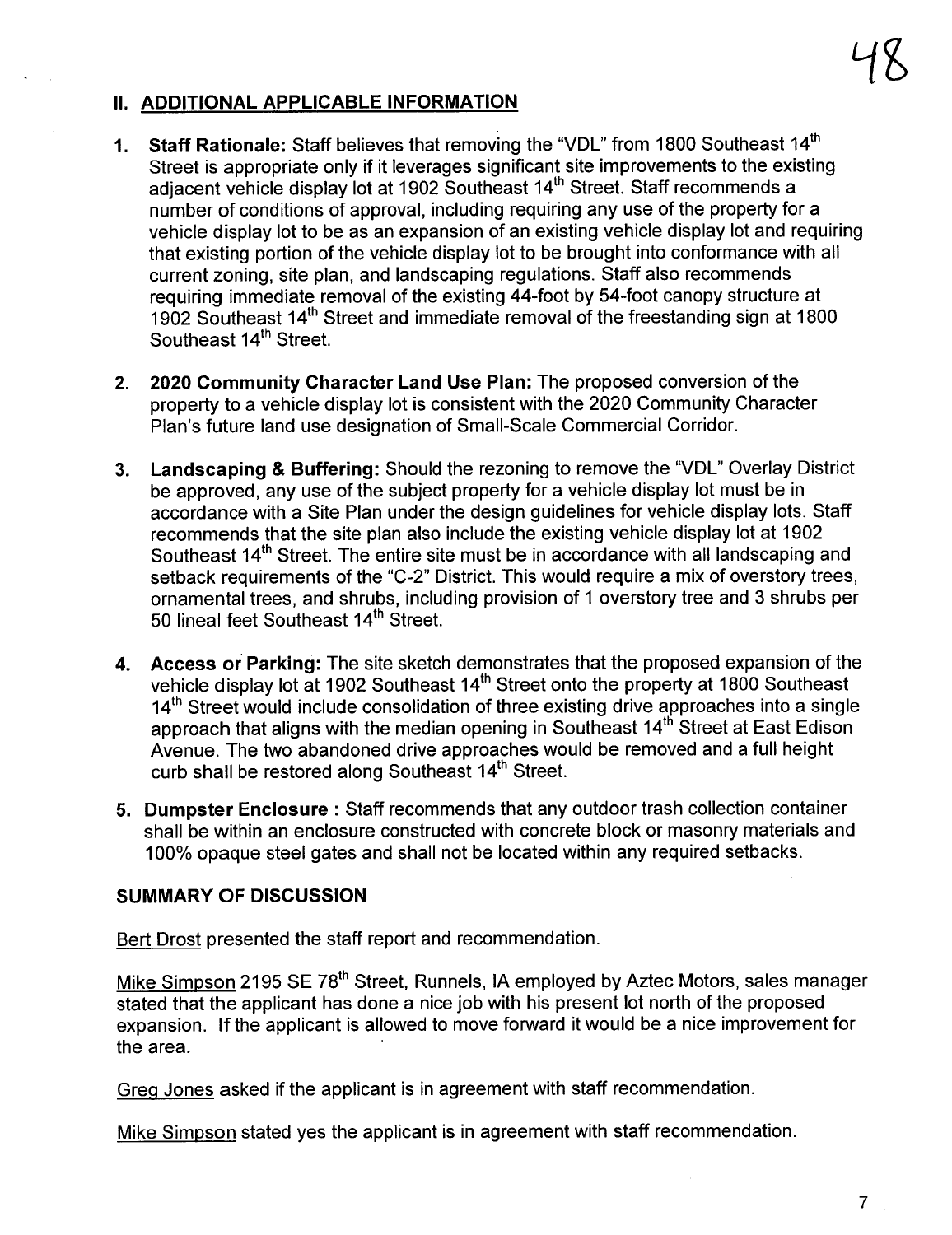JoAnne Coriqliano asked is the applicant going to remove the raised display.

Mike Simpson stated yes the raised display will be removed.

# CHAIRPERSON OPENED THE PUBLIC HEARING

There was no one to speak in favor or in opposition of the applicant's request

#### CHAIRPERSON CLOSED THE PUBLIC HEARING

JoAnne Coriqliano stated that she believes if the applicant can do everyhing that he said he will do then this would be a great improvement.

Tim Fitzqerald stated that the applicant takes pride in their lot.

Mike Ludwiq stated that Mr. Mayorga's existing lot to the north of the proposed request has  $m$ ade a significant improvement along SE 14<sup>th</sup> Street.

#### COMMISSION ACTION:

"John "Jack" Hilmes moved staff recommendation Part A) to find the proposed rezoning in conformance with the Des Moines' 2020 Community Character Plan; and Part B) to approve the request to rezone the property to remove the "VOL" Vehicle Display Lot Overlay District, subject to the following conditions:

- 1. Any future use of the site for a vehicle display lot shall be operated as an expansion of the existing vehicle display lot at 1902 Southeast 14<sup>th</sup> Street. A new stand-alone vehicle display lot shall not be permitted.
- 2. Any future use of the site for a vehicle display lot shall be in accordance with a Site Plan under the design guidelines for vehicle display lots as approved by the Plan & Zoning Commission and shall adhere to all landscaping and setback requirements. This Site Plan shall include both the existing vehicle display lot at 1902 Southeast 14<sup>th</sup> Street and the expansion area at 1800 Southeast 14<sup>th</sup> Street.
- 3. The parcels currently known as 1800 Southeast 14<sup>th</sup> Street and 1902 Southeast 14<sup>th</sup> Street shall be combined by the Polk County Assessor to form one tax parceL.
- 4. The vehicle display lot, including the existing lot and any expansion, shall be limited to one (1) freestanding sign along the Southeast 14<sup>th</sup> Street frontage.
- 5. The existing freestanding sign at 1800 Southeast 14<sup>th</sup> Street shall be removed immediately.
- 6. The existing canopy structure at 1902 Southeast 14<sup>th</sup> Street shall be removed immediately.
- 7. Only one drive approach shall be permitted along Southeast 14<sup>th</sup> Street and shall align with the median opening in Southeast 14th Street at East Edison Avenue. All abandoned drive approaches shall be removed and a full height curb shall be restored along Southeast 14<sup>th</sup> Street.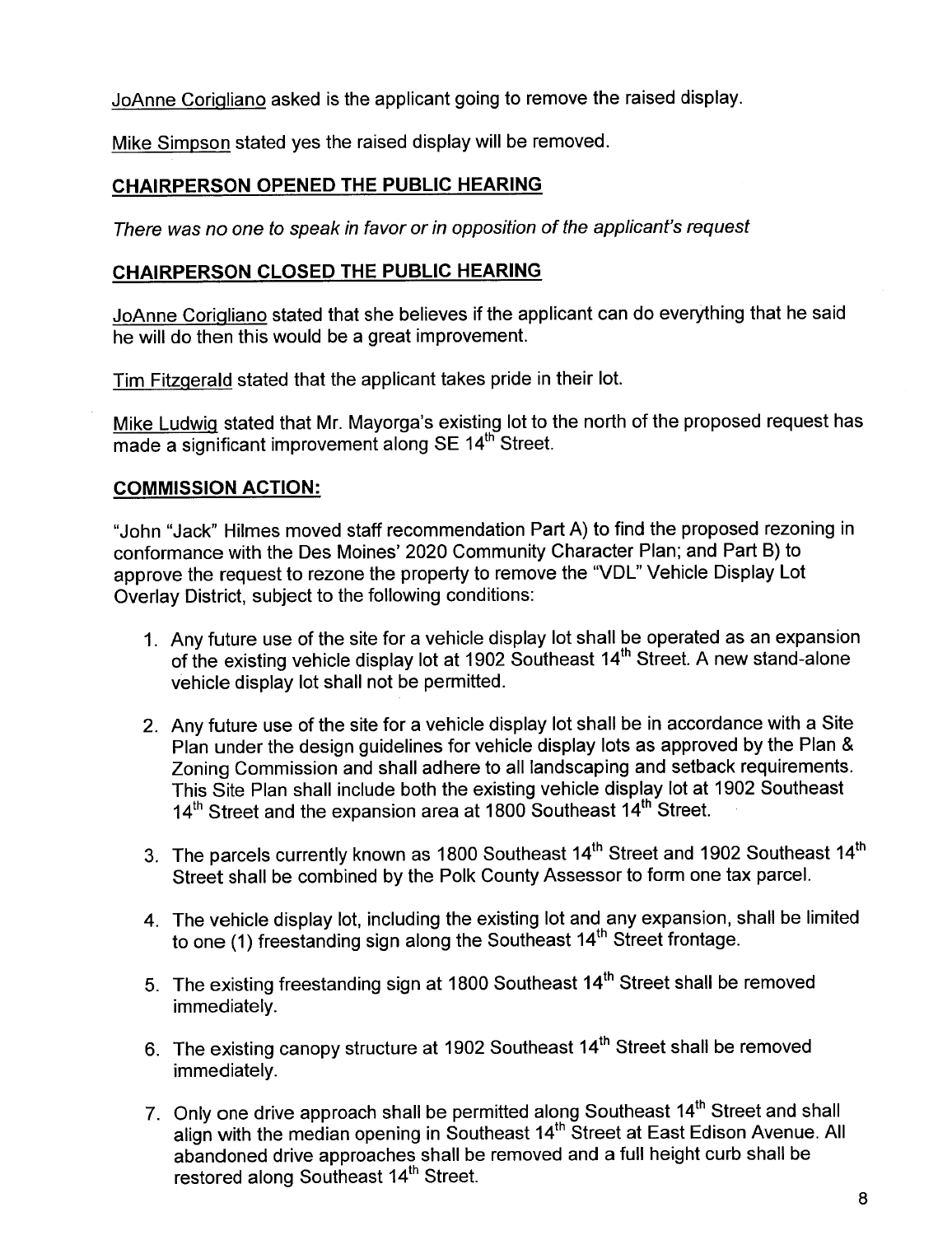- 8. Any outdoor trash collection container shall be within an enclosure constructed with concrete block or masonry materials and 100% opaque steel gates and shall not be located within any required setbacks.
- 9. Prior to issuance of a Certificate of Occupancy for any use of the property as a vehicle display lot, the entire site shall be brought into conformance with the Site Plan as approved by the Plan & Zoning Commission.

Motion passed 11-0.

Respectfully submitted,

Michael Ludwig, AICP<sup>\*</sup><br>Planning Administrator

MGL:clw

**Attachment**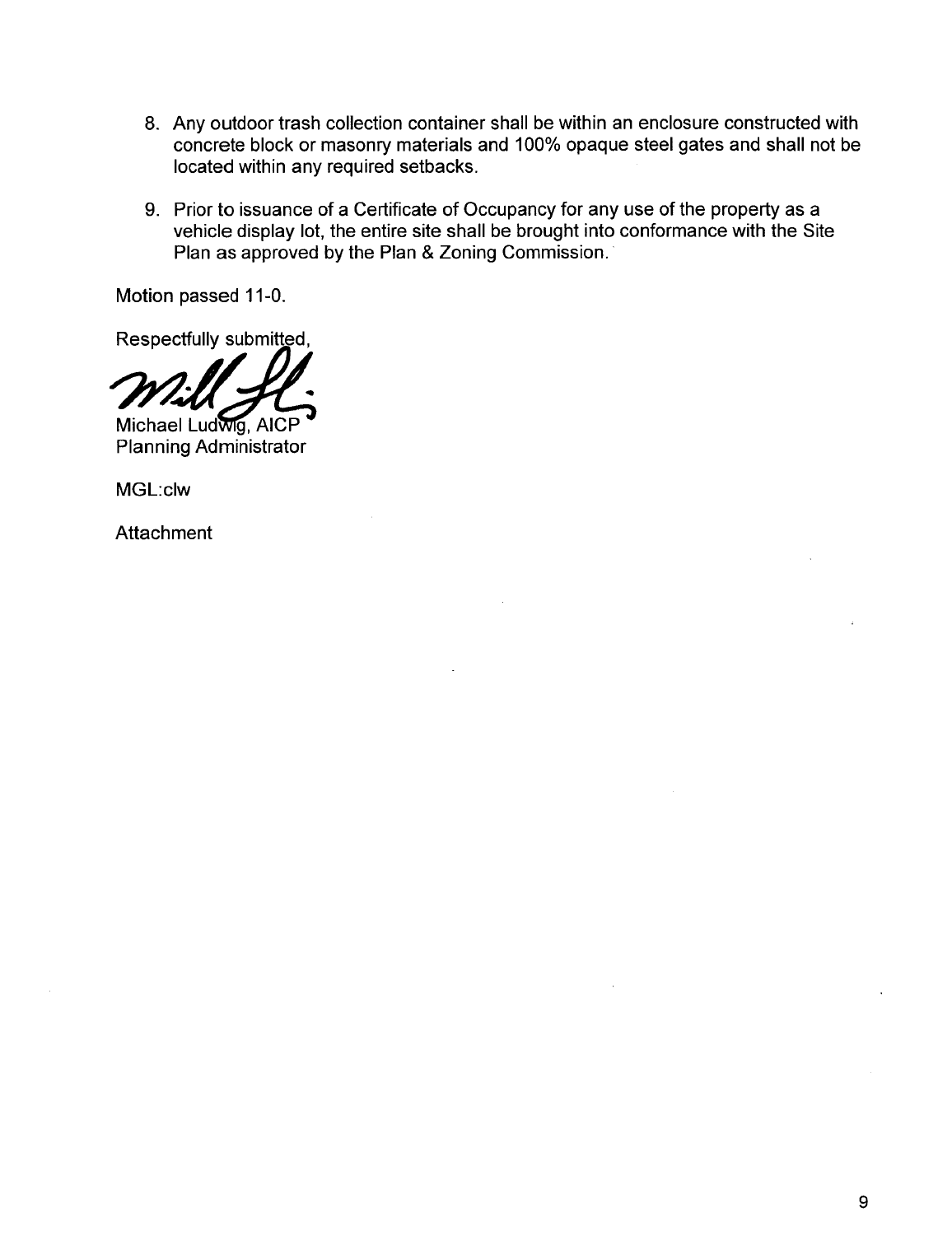2011  $00171 9.28.11$ Item Date  $($ am)  $)$ am not) in favor of the request. (Circle One)<br>RECEIVED COMMUNITY DEVELOPMENT <u>Realestak</u>  $(60)$ Aary Signature  $5kr$  30 2011 Address $\mathcal{S}$  $\mathcal{D}$ oi nes Reason for oppCPARTMENT<br>Reason for oppCCPATU approving this request may be listed below: 7